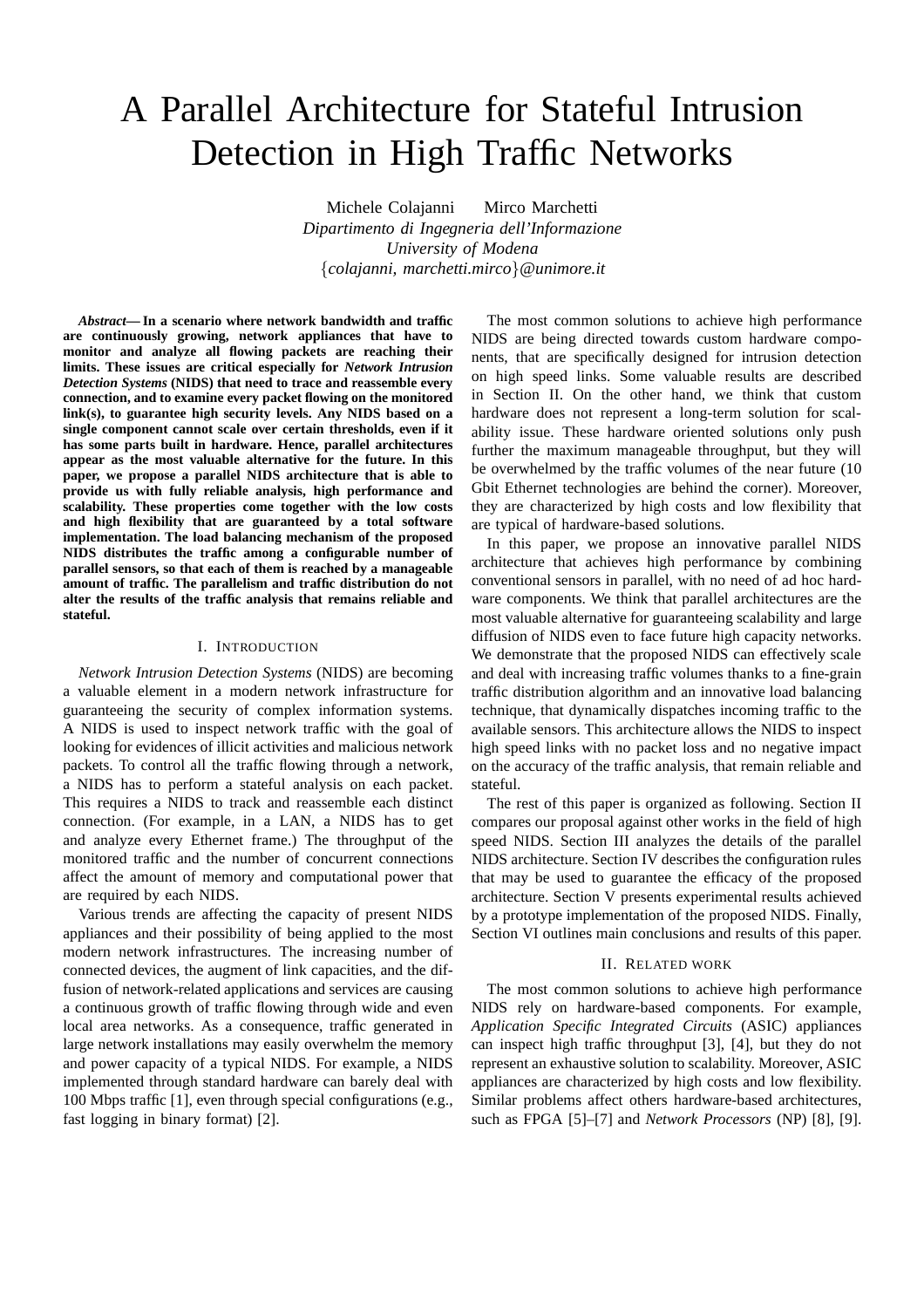It is important to observe that the *parallel* NIDS architecture proposed in this paper should not be confused with *distributed* NIDS architectures that have been extensively studied in literature [10]–[13], and can be implemented through commercial or open source software [14]–[16]. A distributed NIDS architecture is composed by sensors deployed at different places of a network. Their typical scenario is represented by a large network consisting of small interconnected subnets where a distributed NIDS architecture deploys a sensor in each subnet. These sensors may be connected to a central manager that concentrates and correlates sensors alerts. On the other hand, a parallel NIDS architecture may be thought as a single, logical NIDS sensor, composed by a traffic distribution device that is connected to conventional sensors that operate in parallel, each analyzing only a subset of the traffic on the same link.

To the best of our knowledge, there are not many other parallel NIDS architectures. The first parallel implementation of a NIDS described in [17] is characterized by some drawbacks in the traffic dispatching algorithm, that is able to classify packets just on the IP address basis. This is a main limit in many network configurations, especially if we consider that Network Address Translation (NAT) mechanisms hide entire computer networks behind a single IP address [18]. Hence, even the traffic flowing between two IP addresses may be too much for the capacity of a single NIDS sensor, with the possibility of system bottlenecks and limits to the architecture scalability. On the other hand, the proposed system achieves an effective, fine-grain traffic sharing between its NIDS sensors. Moreover, the traffic dispatching algorithm of the architecture in [17] does not adapt to the current traffic pattern because the traffic distribution depends on a set of static rules that assign different traffic flows to different sensors. The problem is that traffic composition may change rapidly, thus overloading some sensors with significant packet loss and leaving other sensors almost unused. The proposed system addresses even this issue.

The other interesting parallel architecture presented in [19] is characterized by a custom hardware load balancer that feeds conventional NIDS sensors. To ensure that every packet belonging to a certain flow is analyzed by the same sensor, the hardware load balancer calculates a set of hashing functions on different fields of the packet. The destination NIDS sensor is selected on the basis of the resulting hashes. However, although the balancer may dynamically adapt to the traffic dispatching rules, the redirection of already established connections to a different sensor makes it impossible to perform a stateful analysis.

A serialization of the internal NIDS state was proposed in [20]. This is an important contribution because a serialized representation can be propagated to other NIDS sensors to achieve better coordination in distributed NIDS architectures. However, this paper does not consider state serialization as a mean to provide stateful and dynamic load balancing of established connections among different NIDS sensors.

The proposed parallel NIDS architecture differentiates from all the previous proposals. It is a total software based solution

where every element is built with standard hardware, which is flexible and inexpensive. The dispatching algorithm is able to classify network packets on the basis of many features, such as protocols, IP addresses, and port numbers. This mechanism allows the NIDS to achieve an effective load sharing among multiple NIDS sensors. Another innovative feature is represented by the introduction of a load balancing mechanism that can dynamically reassign an already established connection to an arbitrary sensor. Moreover, this algorithm allows sensors to perform a stateful, in-depth traffic analysis, that guarantee maximum detection accuracy together with load balancing properties.

## III. PARALLEL NIDS ARCHITECTURE

The proposed architecture for traffic distribution and analysis consists of various components that are described in Figure 1. The *traffic source* is installed on the high-speed monitored link. Its purpose is to provide the scatterer with a copy of the traffic that must be inspected. A suitable traffic source may be implemented by mean of a network tap, a switch with SPAN port or a hub. The preference for a network tap instead of a hub or a switch is motivated by its higher throughput and availability.

The traffic source feeds a *scatterer* that, in our implementation, captures every Ethernet frame and sends the frame to one of the directly connected *slicers*. The scatterer is the only centralized element, and has to manage traffic at the same throughput of the network link. Architecture scalability is limited by the number of slicers that the scatterer is able to handle. In order to keep the computational cost reasonably low, scattering operations must be as simple as possible. Here, the presented results are based on a simple roundrobin dispatching policy, because the comparison of different algorithms is out the scope of this paper.



Fig. 1. Parallel NIDS architecture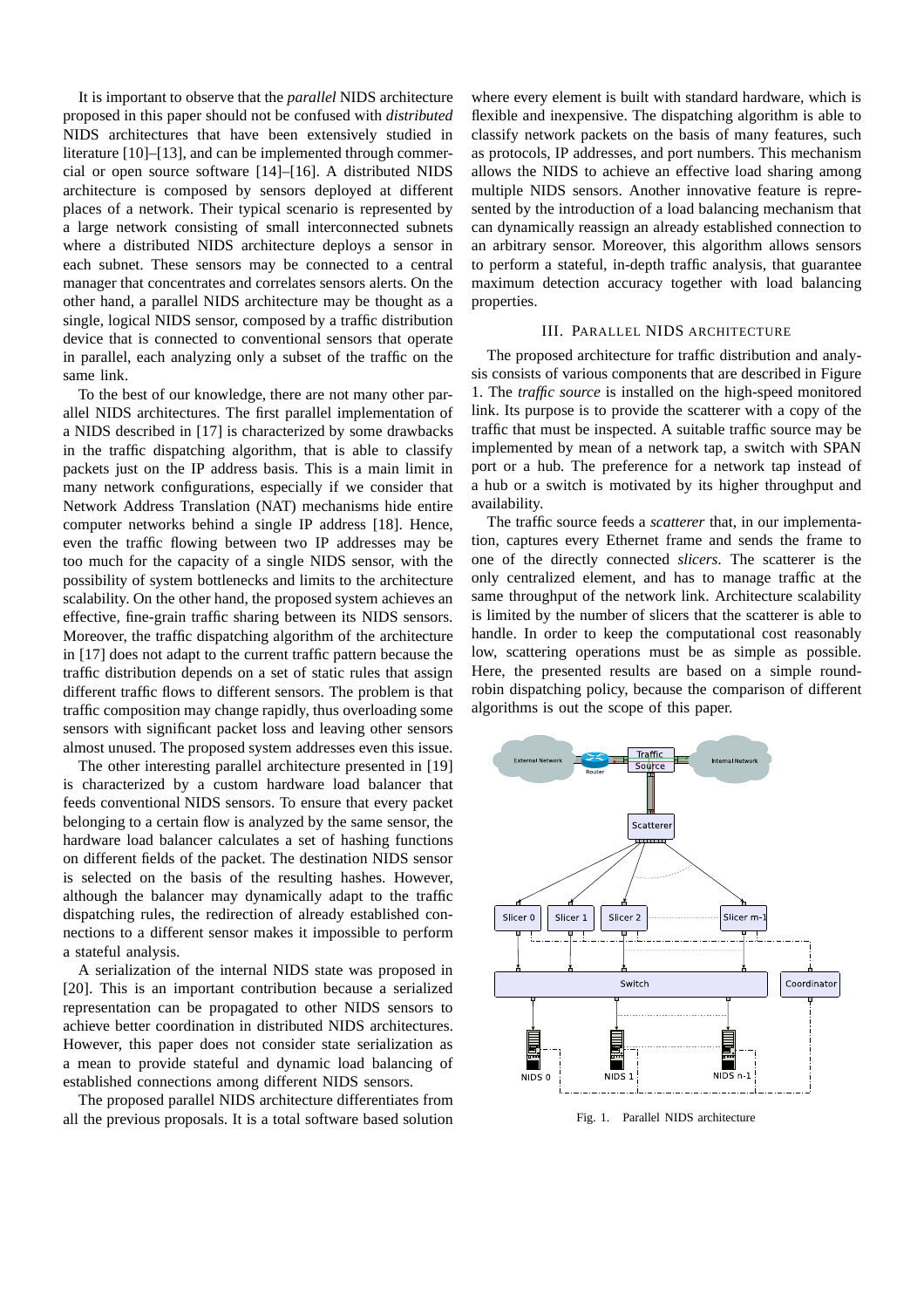The slicers capture every frame from the input interface and have to determine the destination NIDS sensor of each of them. That operation cannot be executed by the scatterer, because in our implementation the destination sensor is selected on the basis of a frame analysis, that is a quite complex operation. Indeed, each slicer implements a set of slicing rules, that are used to classify every received Ethernet frame. In particular, our implementation of the slicer makes it possible to select the destination sensor on the basis of various features, such as protocols, IP addresses and port numbers. Slicing rules need to be carefully designed, so to route every frame towards the NIDS that may need it to detect an attack (see Section IV). This is one of the most critical task because we want to perform a stateful traffic analysis. Hence, we must guarantee that every frame belonging to the same transport level connection is routed to the same NIDS sensor.

Once applied the slicing rules to determine the destination sensor, a slicer writes a logical indicator of the selected sensor in the MAC destination address field of the Ethernet header. It is also possible that a single Ethernet frame has to be sent towards two or more sensors. In those instances, the slicer creates a copy of the frame for each destination sensor, and applies a different indicator to each copy.

After the slicer layer, the frames are sent to the *switch* that is used to enforce routing decisions that have been previously taken by slicers. Every frame coming from one of the switch input interfaces is routed to the sensor indicated by the value written in the MAC destination address of the Ethernet frame header. If the switch is programmable (that is, if the switch is provided with a static routing table), then sensor indicators used by the slicers may be unrelated to the real hardware addresses of the sensors input interfaces. On the other hand, if the switch is not programmable, then each sensor indicator is given by the MAC address owned by the input interface of the corresponding sensor.

The next layer of the architecture consists of a set of NIDS sensors. In our proposal, NIDS sensors are implemented through a custom version of Snort IDS [15], that allows the migration of state information related to currently analyzed connections. This new feature makes it possible to redirect an already opened connection to a different NIDS sensor without altering the results of the traffic analysis.

The last element is the *coordinator*, which is directly connected to all slicers and sensors. The coordinator is used to run the load balancing algorithm, and it is important to notice that it does not limit the scalability of the architecture. Indeed, it only monitors the load of sensors and enforces actions possibly triggered by the load balancing algorithm, like changes in slicing rules and migration of connection states.

NIDS sensors are directly connected to the switch, and receives only a subset of the traffic flowing through the monitored link. That subset of traffic includes every necessary frame to carry out a stateful traffic analysis so that the proposed architecture can safely distribute network traffic analysis. Due to the parallel nature of the proposed architecture, network packets belonging to the same transport level connection may

reach the NIDS sensor in a wrong order. As an example, this could be due to the use of slicers with different computational power. However, Snort pre-processors are able to restore the correct order of the network packets. Hence, traffic flow reordering can be carried out by the NIDS sensors, without the use of specific network components.

Experimental results that demonstrate scalability and efficacy of the proposed architecture are reported in Section V-A.

## IV. CONFIGURATION OF THE PARALLEL ARCHITECTURE

A parallel NIDS architecture is a complex infrastructure that must be carefully configured. To this purpose, we need to know (at least approximately) some important characteristics about the incoming traffic, such as maximum throughput and most common protocols. That information allow us to design and implement the set of slicing rules, which have a great impact on the overall efficacy of the architecture. In our version, a well designed set of slicing rules has to satisfy the following main properties.

- 1) Packets belonging to the same connection have to be routed towards the same NIDS sensor. This is necessary to trace and reassemble all connections, as required by the stateful traffic analysis characterizing the proposed architecture.
- 2) Network traffic should be equally distributed among the available NIDS sensors. This allows the architecture to achieve good load balancing properties.

Both requirements can be satisfied even through a well designed set of slicing rules. While it is rather simple to write slicing rules that preserve transport level connections, achieving a reasonable load balancing among NIDS sensors is a non-trivial task.

## *A. Load Balancing*

In static architectures, such as [17], the set of slicing rule is designed on the basis of a quantitative analysis of traffic samples, so that every relevant change in traffic pattern can lead to load unbalance and consequent risks of packet losses. On the other hand, the proposed parallel architecture can achieve load balancing by dynamically adapting slicing rules and NIDS sensors to the current NIDS sensors load.

We have deployed a novel mechanism that allows the parallel NIDS to dynamically move an open connection to a different sensor without altering the results of the traffic analysis. To this purpose, the sensors are implemented by adding two new features to the original version of Snort: the first feature exports state information related to analyzed connection and to store them in files; the second reads state information stored in files generated by other instances of Snort, thus creating the correct state for a connection that has not been yet analyzed.

To move a connection to a different sensor, we have first to export its state from the sensor that previously handled that connection, and then we have to move files containing state information to the new sensor. Finally, the new sensor can read a file and import state information for the moved connection.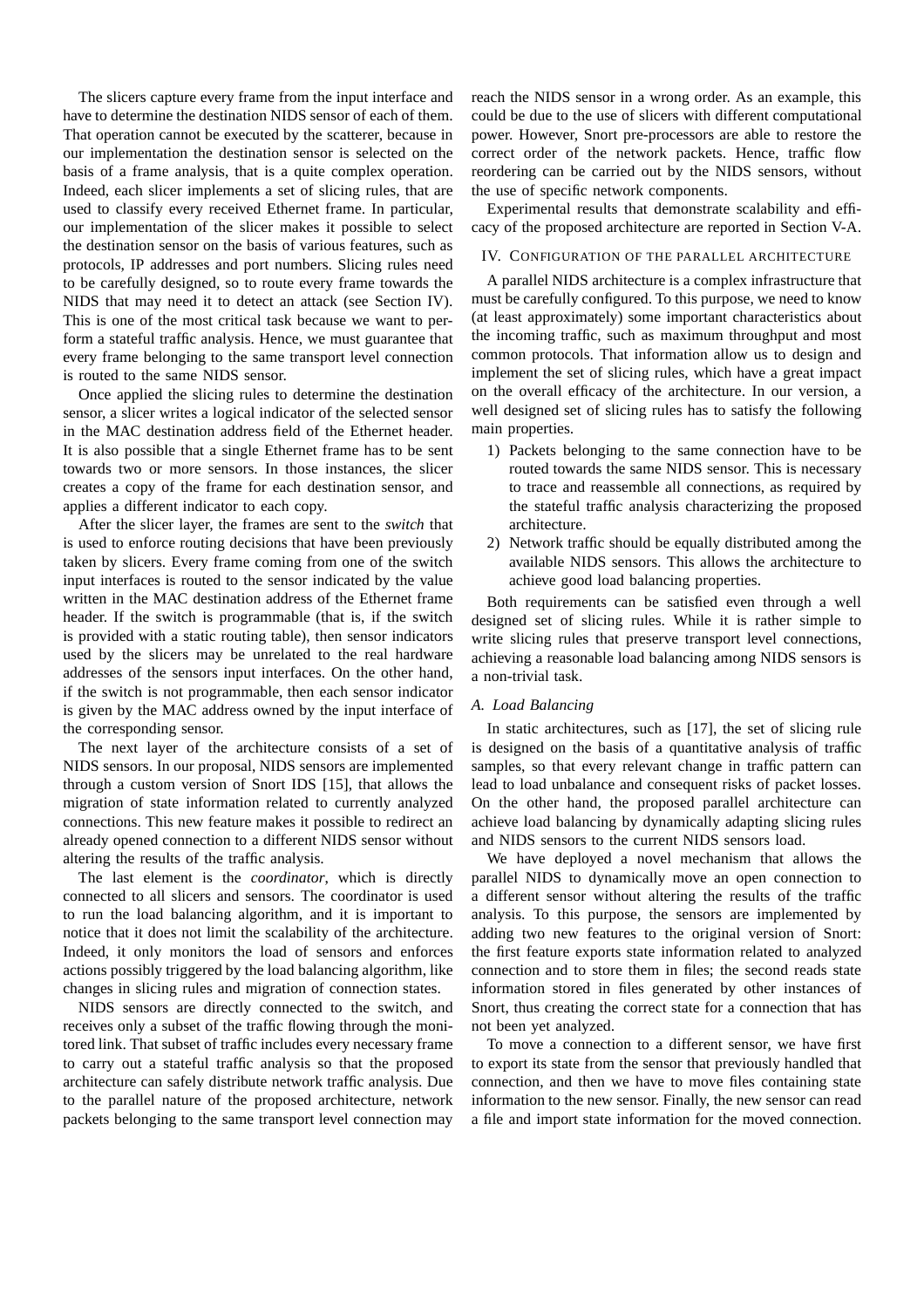Both export and import operations can be triggered at run-time by simply sending the proper signals to a running instance of our Snort version.

Figures 2, 3 and 4 describe an example of the problems related to load balancing for NIDS sensors and the steps of the proposed solution. In Figure 2 we have two NIDS sensors that perform a stateful, in-depth analysis on incoming traffic. We assume that the sensor *NIDS 1* analyzes the network connection *Connection 1*, and *State 1* represents the state information related to that connection. The sensor *NIDS 2* analyzes two network connections (*Connection 2* and *Connection 3*) that have state information stored in *State 2* and *State 3*, respectively.

Let us suppose that sensor *NIDS 2* gets overloaded, and that the load balancing algorithm reacts by moving *Connection 2* from *NIDS 2* to *NIDS 1*. Figure 3 shows the effects of the load balancing action through traditional NIDS sensors: *NIDS 1* picks *Connection 2* midstream, but it is unable to create a consistent state and to perform a stateful analysis on that connection.

Instead, our solution is shown in Figure 4 showing how it is possible to migrate the state of *Connection 2* to *NIDS 1*, thus allowing our system to perform a reliable and stateful analysis.



Fig. 2. Initial situation



Fig. 3. Connection reassignment without state migration



Fig. 4. Connection reassignment with state migration

Thanks to our novel technique, the NIDS receiving an already opened connection, that was previously analyzed by an overloaded sensor, is able to perform a stateful inspection on the last part of the connection. This mechanism allows for a dynamic traffic redistribution between NIDS sensors without altering the analysis results. Moreover, it is important to observe that this mechanism can work with any load balancing policy.

## *B. Dimensional bindings*

An important step for the configuration of the parallel architecture for NIDS is to carry out a dimensional binding for each component. For this analysis, we use the notations in Table I.

TABLE I CONSTRAINTS OF THE ARCHITECTURE COMPONENTS

| Symbol          | Meaning                                                       |  |  |  |
|-----------------|---------------------------------------------------------------|--|--|--|
| $R^{Link-IN}$   | Throughput of incoming traffic                                |  |  |  |
| $B^{NIC-IN}$    | Highest bandwidth of the scatterer input interface            |  |  |  |
| $N^{NIC-OUT}$   | Number of slicers                                             |  |  |  |
| $B_i^{NIC-OUT}$ | Bandwidth of the scatterer i-th output interface              |  |  |  |
| $S_i^{IN}$      | Highest bandwidth manageable by the i-th slicer               |  |  |  |
| $S_i^{OUT}$     | Bandwidth of the i-th slicer output interface                 |  |  |  |
| $W_i^{IN}$      | Bandwidth of the i-th input interface of the switch           |  |  |  |
| $W^{T-MAX}$     | Highest aggregate throughput of the switch                    |  |  |  |
| $W_i^{OUT}$     | Bandwidth of the i-th output interface of the switch          |  |  |  |
| $I_i^{MAX}$     | Highest throughput manageable by the <i>i</i> -th NIDS sensor |  |  |  |

To get a well dimensioned architecture, where no component is overwhelmed by the incoming traffic, we have to satisfy the following conditions:

$$
B^{NIC-IN} \ge B^{Link-IN}
$$

The bandwidth manageable by the scatterer input interface has to be bigger than the bandwidth of the traffic that we want to inspect.

$$
\sum_{i=0}^{m-1} B_i^{NIC-OUT} \ge B^{Link-IN}
$$

The aggregate output bandwidth of the scatterer has to be bigger than the bandwidth of the traffic that we want to inspect.

$$
S_i^{IN} \ge B_i^{NIC-OUT}, \ \forall i
$$

The computational capacity of the slicer connected to the ith scatterer output interface has to be large enough to manage all the traffic generated by that interface.

$$
W_i^{IN} \ge S_i^{OUT}, \ \forall i
$$

The bandwidth of every input interface of the switch has to be bigger than the traffic produced by the directly connected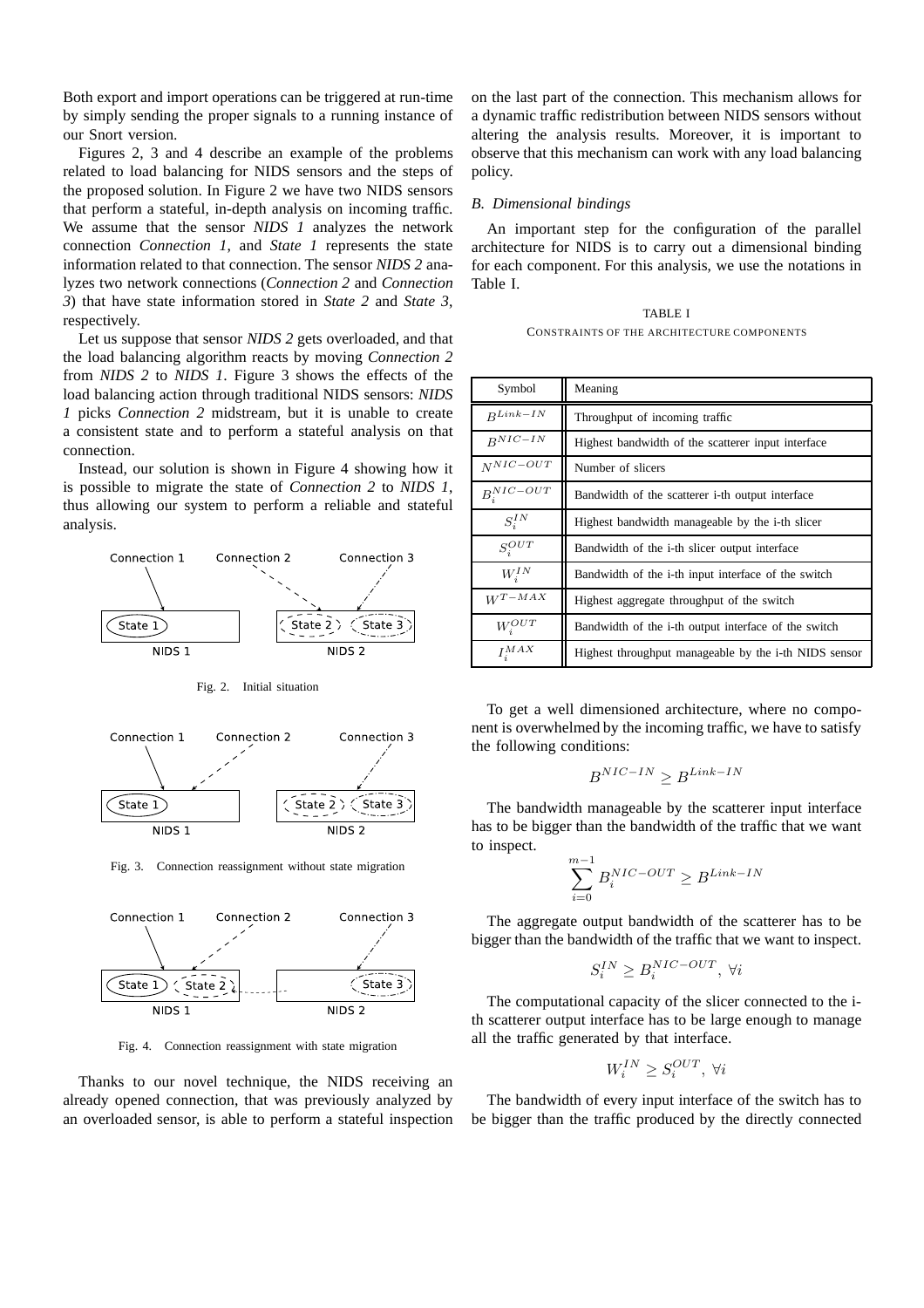slicer.

$$
W^{T-MAX}\geq \sum_{i=0}^{m-1}S_i^{OUT}
$$

The aggregate throughput of the switch has to be bigger than the sum of the traffic volumes generated by the slicers.

$$
I_i^{MAX} \ge W_i^{OUT}, \ \forall i
$$

The highest bandwidth that the i-th NIDS sensor is able to manage has to be bigger than the throughput generated by the i-th output interface of the switch.

Depending on the slicing rules, a single frame can be required by two or more sensors. In that instance, we have to create a copy of the frame for every sensor that requires it, hence the number of frames generated by the slicers can be bigger than the number of frames captured by the scatterer. We can state that

$$
S_i^{OUT} \ge B_i^{NIC-OUT}, \ \forall i
$$

Hence, the number of frames to be analyzed by NIDS sensors is equal or greater than the number of frames flowing through the monitored link.

If we consider that slicers share the same configuration rules, and slicers have the same probability to receive a frame that is required by more sensors, then we can state that

$$
S_i^{OUT} = B_i^{NIC-OUT} \cdot k_i
$$

The constant  $k_i$  is given by

$$
k_i = \frac{\sum_{t=0}^{T-1} N(f_t)}{T}
$$

where T represents the number of frames received by the i-th slicer, and the function  $N(f_t)$  denotes the number of copies of the t-th frame produced by the i-th slicer. We can verify that  $k_i \geq 1$ , and

$$
S_i^{IN} = S_i^{OUT} \iff k_i = 1 \iff N(f_t) = 1 \,\forall t
$$

The important consequence of this analysis is that the parallel architecture proposed in this paper may achieve an increment in the volume of traffic to be analyzed by NIDS sensors. Frame duplication can be kept reasonably low (eventually nullified) thanks to a careful design of the slicing rules and event space distribution.

## V. EXPERIMENTAL RESULTS

In this section we describe the most important experimental results that aim to validate the functional properties of the parallel architecture, to demonstrate its scalability and to prove the feasibility of the load balancing mechanism. The prototype architecture has been implemented in C language for GNU/Linux platforms.

## *A. Architecture validation*

For the tests we have configured a virtual network, where virtual hosts have been implemented through *User Mode Linux* [21], and virtual Ethernet links through *OpenVPN* [22]. Virtual networks allow us to test the efficacy of the architecture for an arbitrary number of slicers, reassemblers and NIDS sensors, and limited usage of hardware. The prototype architecture consists of three slicers, and three NIDS sensors. Traffic source activity is emulated through *Tcpreplay* [23], that replays the IDEVAL [24]–[26] traffic towards the input interface of the scatterer at a configurable rate. Each NIDS has been implemented through the open source software Snort [15]. Many different configurations have been tested, and for space limit reasons, here we report the results referring to one significant example, where slicers implement a simple set of slicing rules. The first rule routes to the sensor 1 every TCP packet coming from or, directed to, port 80. The second rule routes to the sensor 2 every TCP packet coming from, or directed to, port 23. The third rule routes to the sensor 3 every packet that has not been routed to sensors 1 or 2.

From this test, we have that the first NIDS (connected to the first sensor) analyzes 526440 frames and generates 495 alerts, the second NIDS analyzes 529439 frames and generates 22 alerts, and the third NIDS analyzes 597498 frames and generates 2686 alerts. The results are summarized in Table II. Despite of the simplicity of the slicer rules, we can observe that the traffic is really well distributed among the three NIDS sensors.

Load sharing is an important property, but we also need to guarantee that the distribution of the traffic analyzes among different components does not affect the stateful analysis properties. To this purpose, we collect reliable data traffic by using just one Snort sensor that is configured with the same rules that were used for the previous experiment. From this system, we obtained a total of 3203 alerts that correspond perfectly to the sum of the alerts obtained by three sensors reported in Table II.

TABLE II VALIDATION OF THE ARCHITECTURE

|         | NIDS 1 | NIDS <sub>2</sub> | NIDS 3 | Total   |
|---------|--------|-------------------|--------|---------|
| Packets | 526440 | 529439            | 597498 | 1653377 |
| Alerts  | 495    | 22                | 2686   | 3203    |

This important result proves that the proposed architecture allows us to distribute the computational costs of traffic analysis without altering the results.

## *B. Scalability of components and system*

To verify the scalability of the entire architecture, we carry out several experiments for different number of sensors. In each test we measure the highest network traffic that we are able to analyze correctly, that is, without significant (greater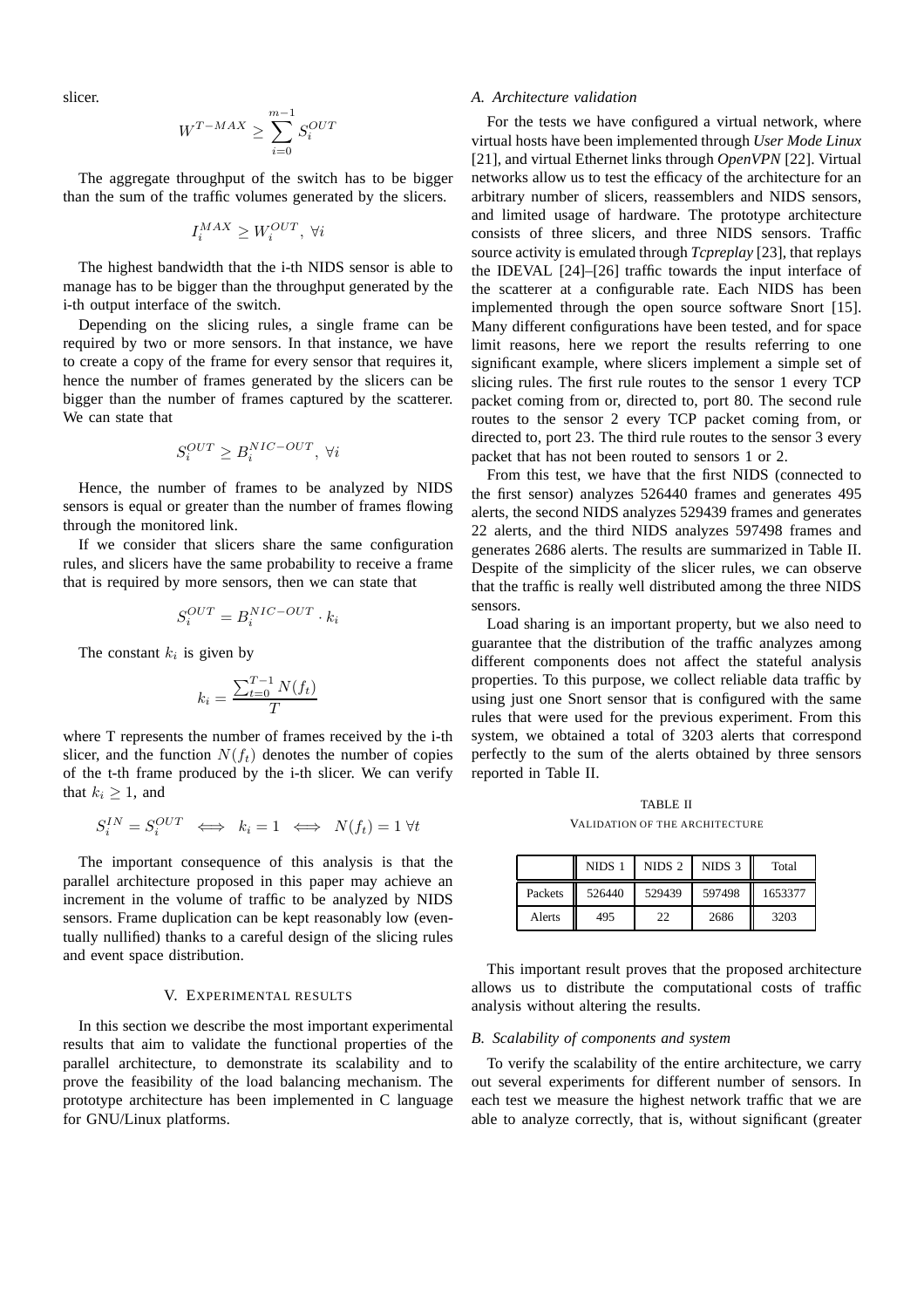than 1%) packet loss in NIDS sensors. For the parallel architecture, we use common PC hardware that was connected as in the scheme of Figure 1. Generated traffic reproduces IDEVAL traffic that is transmitted through Tcpreplay and flows through a Gigabit Ethernet. The results are shown in Figure 5, where the X-axis denotes the number of sensors, and the Y-axis the highest analyzed throughput.



Fig. 5. Scalability of the parallel NIDS architecture

From this figure, it is immediate to observe that the capacity of analysis grows almost linearly for increasing numbers of sensors, thus demonstrating the scalability properties of the proposed architecture.

### *C. Load Balancing*

Another innovation of the proposed architecture is represented by its ability of dynamically migrating the states of analyzed connections between different sensors. This feature can be used to achieve load balancing among NIDS sensors, thus increasing the scalability and the overall effectiveness of the parallel NIDS architecture, although it is mandatory not to alter the analysis results.

To demonstrate the feasibility of our proposal, we configure a simple parallel NIDS architecture, with two slicers and two NIDS sensors, to analyze the IDEVAL network traffic injected in the scatterer by Tcpreplay. In Figure 6, we can see the amount of traffic analyzed by each sensor. The Y-axis reports the throughput analyzed by the sensors in Mbit per second, while the X-axis represents the time of the experiment (in second). We can see that during the first 100 seconds both the sensors have to analyze a manageable amount of traffic (always less than 35 Mbit/s). This result indicates that slicing rules achieve an acceptable load sharing between the two sensors. Around 100 second, the traffic pattern changes, and the traffic analyzed by sensor 1 suddenly increases, while the traffic analyzed by sensor 2 remains almost constant. Figure 6 highlights the consequences of a change in network traffic pattern.

To address this load unbalance, without tampering the stateful inspection carried out by NIDS sensors, we use our

load balancing mechanism that allows the migration of state information. The design of the best load balancing algorithm for a parallel NIDS architecture is beyond the scope of this work. Hence, for the purposes of this paper, we used a simple algorithm based on two thresholds and round-robin distribution. A sensor is considered overloaded, if it has to analyze over 40 Mbit/s of traffic for more than 5 seconds (*on threshold*). In this instance, the load balancing algorithm assigns slices of traffic from the overloaded NIDS sensor to the other (not overloaded) sensors in a round-robin way. Meanwhile, state information related to the reassigned slices of traffic are moved to the new NIDS sensor.



Fig. 6. Throughput for sensors 1 and 2 without load balancing



Fig. 7. Throughput for sensors 1 and 2 with load balancing

The results of this simple load balancing algorithm are presented in Figure 7. Network traffic and initial configuration of the parallel NIDS architecture are identical to the scenario represented in Figure 6 for the first 100 seconds. At this point, the increment of traffic to the sensor 1 triggers the load balancing algorithm. It moves some packets to the sensor 2 until the traffic of the sensor 1 goes below the second